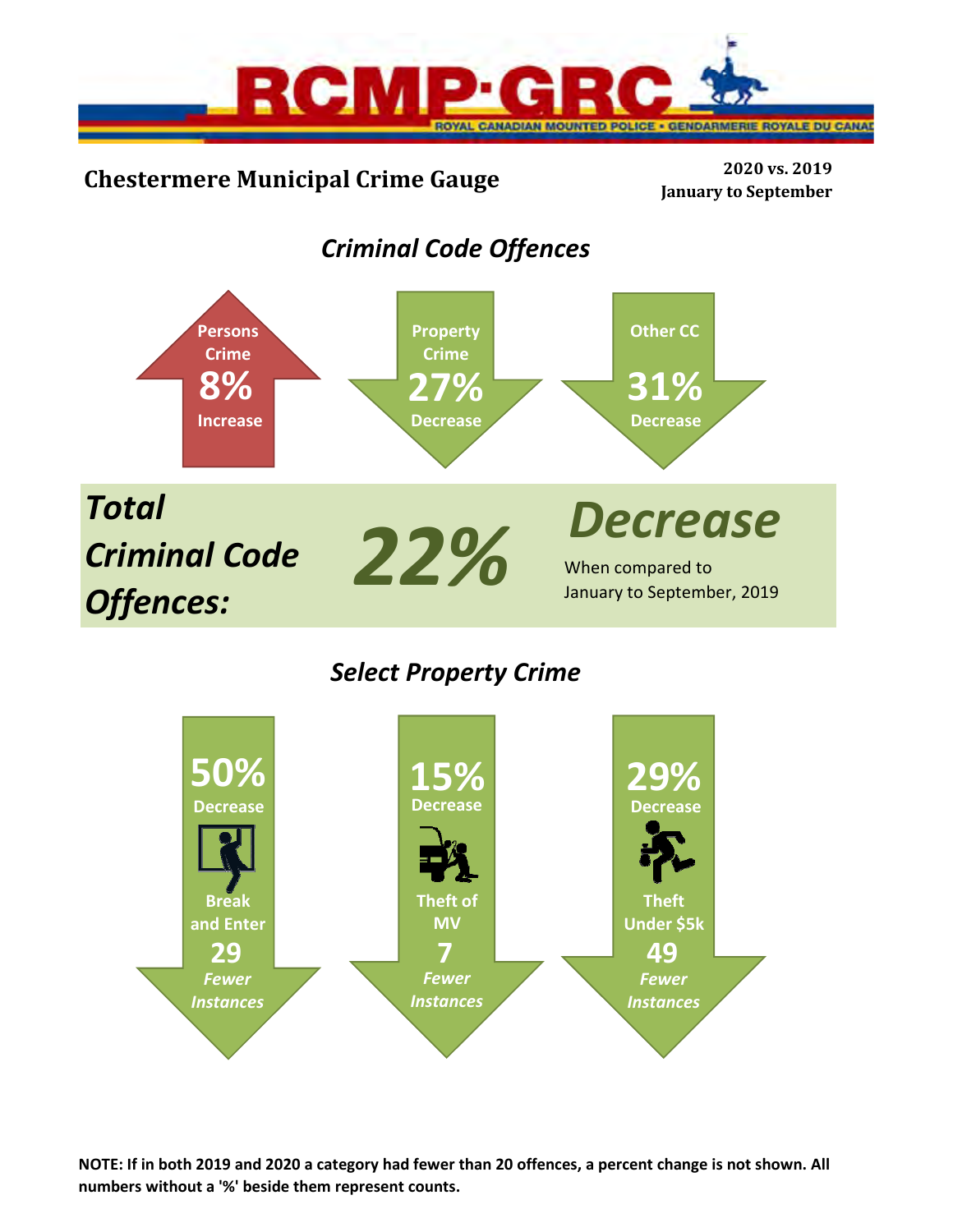## **January to September: 2016 ‐ 2020 Chestermere Municipal Detachment Crime Statistics (Actual)**

All categories contain "Attempted" and/or "Completed"

| October 2, 2020 |  |  |
|-----------------|--|--|
|-----------------|--|--|

| <b>CATEGORY</b>                       | <b>Trend</b> | 2016           | 2017           | 2018           | 2019           | 2020           | % Change<br>2016 - 2020 | % Change<br>2019 - 2020 | Avg File $+/-$<br>per Year |
|---------------------------------------|--------------|----------------|----------------|----------------|----------------|----------------|-------------------------|-------------------------|----------------------------|
| Homicides & Offences Related to Death |              | $\mathbf 0$    | 0              | $\mathbf{1}$   | 0              | $\overline{2}$ | N/A                     | N/A                     | 0.4                        |
| Robbery                               |              | 5              | $\mathbf{1}$   | $\mathbf 0$    | $\mathbf{1}$   | $\overline{2}$ | $-60%$                  | 100%                    | $-0.6$                     |
| Sexual Assaults                       |              | $\overline{4}$ | 4              | 10             | 6              | 6              | 50%                     | 0%                      | 0.6                        |
| <b>Other Sexual Offences</b>          |              | $\mathbf{1}$   | 3              | 12             | 4              | 8              | 700%                    | 100%                    | 1.5                        |
| Assault                               |              | 70             | 74             | 73             | 62             | 57             | $-19%$                  | $-8%$                   | $-3.8$                     |
| Kidnapping/Hostage/Abduction          |              | $\mathbf 0$    | 1              | $\mathbf 0$    | $\mathbf{1}$   | $\overline{2}$ | N/A                     | 100%                    | 0.4                        |
| Extortion                             |              | $\mathbf{1}$   | $\mathbf{1}$   | $\overline{4}$ | $\overline{2}$ | $\mathbf{1}$   | 0%                      | $-50%$                  | 0.1                        |
| Criminal Harassment                   |              | 23             | 13             | 19             | 26             | 32             | 39%                     | 23%                     | 3.1                        |
| <b>Uttering Threats</b>               |              | 31             | 27             | 51             | 33             | 36             | 16%                     | 9%                      | 1.6                        |
| <b>TOTAL PERSONS</b>                  |              | 135            | 124            | 170            | 135            | 146            | 8%                      | 8%                      | 3.3                        |
| Break & Enter                         |              | 48             | 50             | 45             | 58             | 29             | $-40%$                  | $-50%$                  | $-3.0$                     |
| Theft of Motor Vehicle                |              | 45             | 58             | 78             | 47             | 40             | $-11%$                  | $-15%$                  | $-2.1$                     |
| Theft Over \$5,000                    |              | 10             | 17             | 15             | 13             | 11             | 10%                     | $-15%$                  | $-0.2$                     |
| Theft Under \$5,000                   |              | 209            | 226            | 272            | 168            | 119            | $-43%$                  | $-29%$                  | $-23.8$                    |
| Possn Stn Goods                       |              | 42             | 59             | 75             | 60             | 23             | $-45%$                  | $-62%$                  | $-3.7$                     |
| Fraud                                 |              | 68             | 65             | 72             | 88             | 64             | $-6%$                   | $-27%$                  | 1.5                        |
| Arson                                 |              | $\mathbf 0$    | $\overline{2}$ | $1\,$          | $\overline{2}$ | $\overline{2}$ | N/A                     | 0%                      | 0.4                        |
| Mischief To Property                  |              | 117            | 150            | 201            | 118            | 115            | $-2%$                   | $-3%$                   | $-3.6$                     |
| <b>TOTAL PROPERTY</b>                 |              | 539            | 627            | 759            | 554            | 403            | $-25%$                  | $-27%$                  | $-34.5$                    |
| <b>Offensive Weapons</b>              |              | 14             | 15             | 14             | 18             | 8              | $-43%$                  | -56%                    | $-0.9$                     |
| Disturbing the peace                  |              | 53             | 53             | 38             | 41             | 50             | $-6%$                   | 22%                     | $-1.8$                     |
| Fail to Comply & Breaches             |              | 24             | 34             | 43             | 65             | 19             | $-21%$                  | $-71%$                  | 2.1                        |
| <b>OTHER CRIMINAL CODE</b>            |              | 27             | 31             | 38             | 35             | 32             | 19%                     | $-9%$                   | 1.4                        |
| <b>TOTAL OTHER CRIMINAL CODE</b>      |              | 118            | 133            | 133            | 159            | 109            | $-8%$                   | $-31%$                  | 0.8                        |
| TOTAL CRIMINAL CODE                   |              | 792            | 884            | 1,062          | 848            | 658            | $-17%$                  | $-22%$                  | $-30.4$                    |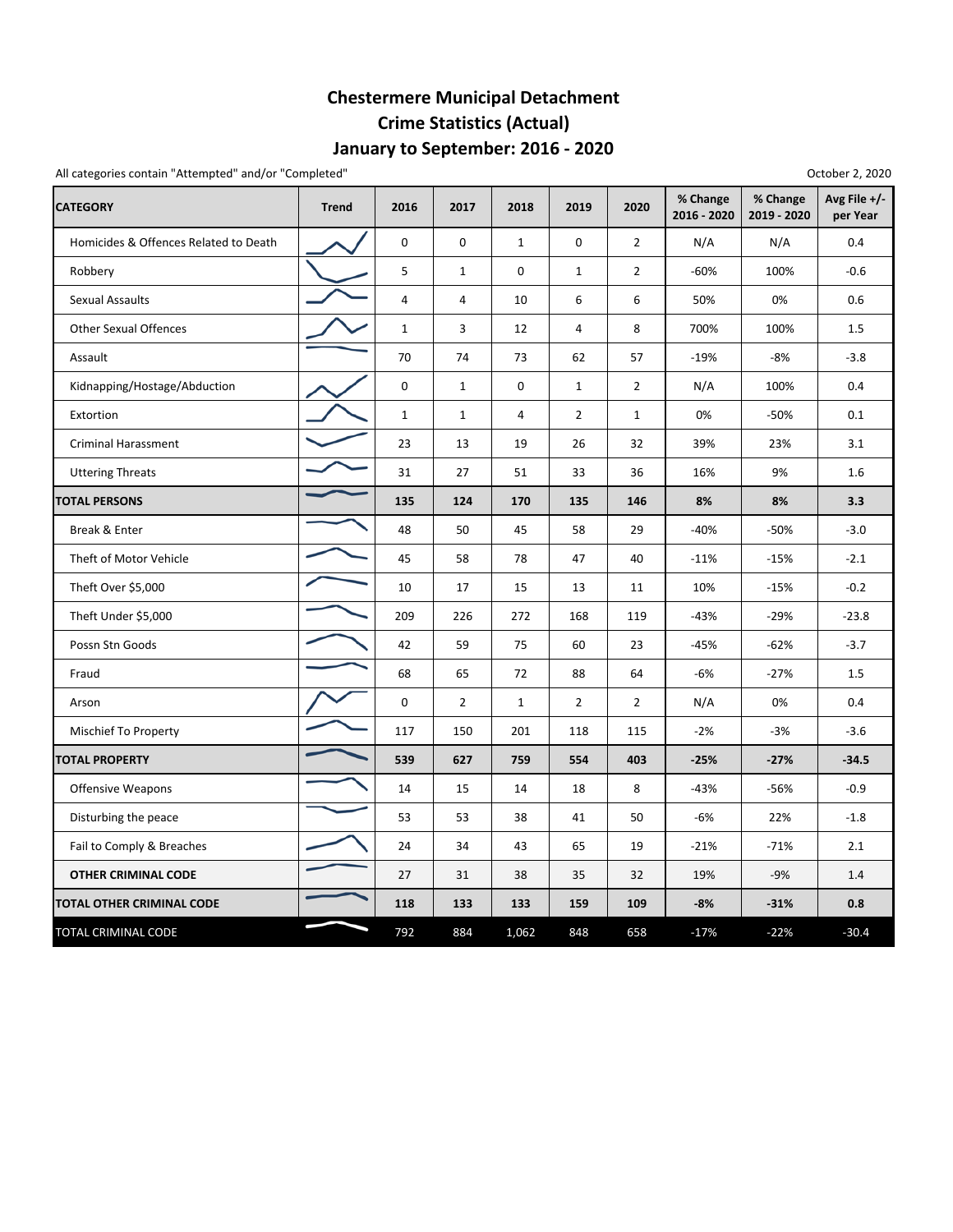## **January to September: 2016 ‐ 2020 Chestermere Municipal Detachment Crime Statistics (Actual)**

All categories contain "Attempted" and/or "Completed"

| <b>CATEGORY</b>                        | <b>Trend</b> | 2016                     | 2017         | 2018        | 2019           | 2020           | % Change<br>2016 - 2020 | % Change<br>2019 - 2020 | Avg File +/-<br>per Year |
|----------------------------------------|--------------|--------------------------|--------------|-------------|----------------|----------------|-------------------------|-------------------------|--------------------------|
| Drug Enforcement - Production          |              | $\overline{2}$           | 1            | 0           | 0              | 0              | $-100%$                 | N/A                     | $-0.5$                   |
| Drug Enforcement - Possession          |              | 58                       | 41           | 39          | 10             | 5              | $-91%$                  | $-50%$                  | $-13.7$                  |
| Drug Enforcement - Trafficking         |              | 14                       | 8            | 4           | 4              | 8              | $-43%$                  | 100%                    | $-1.6$                   |
| Drug Enforcement - Other               |              | 0                        | 0            | 0           | 0              | 0              | N/A                     | N/A                     | 0.0                      |
| <b>Total Drugs</b>                     |              | 74                       | 50           | 43          | 14             | 13             | $-82%$                  | $-7%$                   | $-15.8$                  |
| Cannabis Enforcement                   |              | 0                        | $\mathbf 0$  | 0           | $\overline{2}$ | $\overline{2}$ | N/A                     | 0%                      | 0.6                      |
| Federal - General                      |              | 10                       | 29           | 8           | 11             | 9              | $-10%$                  | $-18%$                  | $-2.0$                   |
| <b>TOTAL FEDERAL</b>                   |              | 84                       | 79           | 51          | 27             | 24             | $-71%$                  | $-11%$                  | $-17.2$                  |
| Liquor Act                             |              | 52                       | 31           | 35          | 32             | 34             | $-35%$                  | 6%                      | $-3.5$                   |
| Cannabis Act                           |              | 0                        | 0            | 0           | 15             | 16             | N/A                     | 7%                      | 4.7                      |
| <b>Mental Health Act</b>               |              | 84                       | 87           | 67          | 78             | 90             | 7%                      | 15%                     | 0.3                      |
| <b>Other Provincial Stats</b>          |              | 108                      | 135          | 118         | 186            | 162            | 50%                     | $-13%$                  | 15.9                     |
| <b>Total Provincial Stats</b>          |              | 244                      | 253          | 220         | 311            | 302            | 24%                     | $-3%$                   | 17.4                     |
| Municipal By-laws Traffic              |              | 14                       | 6            | 20          | 67             | 28             | 100%                    | -58%                    | 8.9                      |
| Municipal By-laws                      |              | 315                      | 344          | 284         | 202            | 300            | $-5%$                   | 49%                     | $-17.2$                  |
| <b>Total Municipal</b>                 |              | 329                      | 350          | 304         | 269            | 328            | 0%                      | 22%                     | $-8.3$                   |
| Fatals                                 |              | 0                        | 0            | 0           | $\mathbf{1}$   | 0              | N/A                     | $-100%$                 | 0.1                      |
| Injury MVC                             |              | 15                       | 19           | 17          | 18             | 14             | $-7%$                   | $-22%$                  | $-0.3$                   |
| Property Damage MVC (Reportable)       |              | 156                      | 196          | 185         | 163            | 105            | $-33%$                  | $-36%$                  | $-13.5$                  |
| Property Damage MVC (Non Reportable)   |              | 15                       | 18           | 35          | 33             | 17             | 13%                     | -48%                    | 1.9                      |
| <b>TOTAL MVC</b>                       |              | 186                      | 233          | 237         | 215            | 136            | $-27%$                  | $-37%$                  | $-11.8$                  |
| <b>Provincial Traffic</b>              |              | 1,295                    | 1,222        | 3,645       | 5,742          | 2,472          | 91%                     | $-57%$                  | 687.4                    |
| <b>Other Traffic</b>                   |              | 20                       | 23           | 17          | 18             | 20             | 0%                      | 11%                     | $-0.5$                   |
| <b>Criminal Code Traffic</b>           |              | 71                       | 75           | 88          | 64             | 58             | $-18%$                  | $-9%$                   | $-3.7$                   |
| <b>Common Police Activities</b>        |              |                          |              |             |                |                |                         |                         |                          |
| <b>False Alarms</b>                    |              | 290                      | 249          | 229         | 79             | 55             | $-81%$                  | $-30%$                  | $-64.0$                  |
| False/Abandoned 911 Call and 911 Act   |              | 12                       | 14           | 13          | 8              | 20             | 67%                     | 150%                    | 1.0                      |
| Suspicious Person/Vehicle/Property     |              | 211                      | 165          | 169         | 202            | 170            | $-19%$                  | $-16%$                  | $-4.5$                   |
| <b>Persons Reported Missing</b>        |              | 29                       | 21           | 35          | 27             | 19             | -34%                    | $-30%$                  | $-1.4$                   |
| <b>Search Warrants</b>                 |              | $\overline{\phantom{a}}$ | $\mathbf{1}$ | $\mathbf 0$ | $\mathbf{2}$   | 3              | $-57%$                  | 50%                     | $-0.7$                   |
| Spousal Abuse - Survey Code (Reported) |              | 94                       | 154          | 154         | 157            | 127            | 35%                     | -19%                    | 6.9                      |
| Form 10 (MHA) (Reported)               |              | 0                        | $\mathbf 0$  | 0           | 0              | 36             | N/A                     | N/A                     | 7.2                      |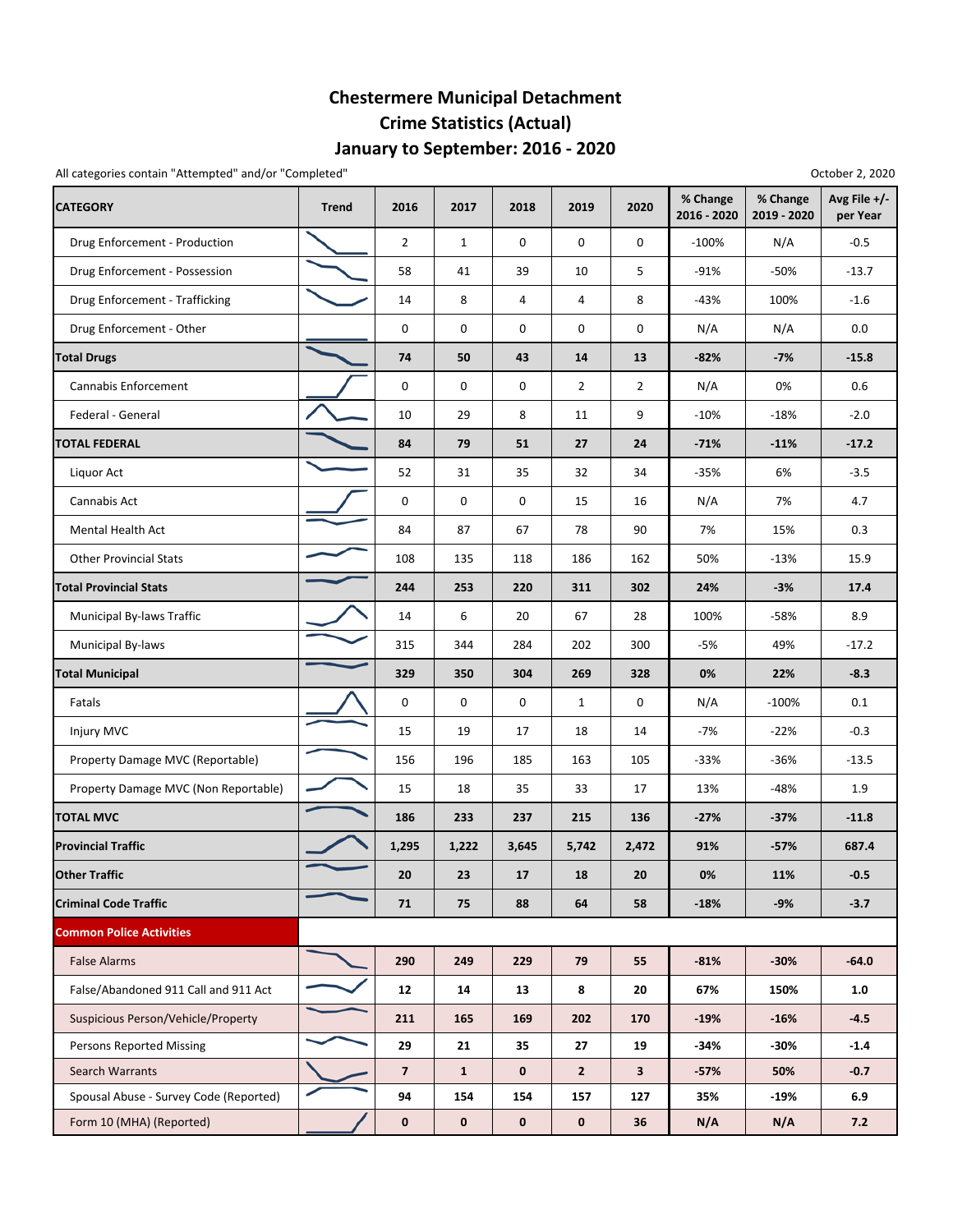## **September: 2016 ‐ 2020 Chestermere Municipal Detachment Crime Statistics (Actual)**

All categories contain "Attempted" and/or "Completed"

| <b>CATEGORY</b>                       | <b>Trend</b> | 2016           | 2017           | 2018           | 2019           | 2020           | % Change<br>2016 - 2020 | % Change<br>2019 - 2020 | Avg File +/-<br>per Year |
|---------------------------------------|--------------|----------------|----------------|----------------|----------------|----------------|-------------------------|-------------------------|--------------------------|
| Homicides & Offences Related to Death |              | 0              | 0              | 0              | $\mathbf 0$    | $\mathbf 0$    | N/A                     | N/A                     | 0.0                      |
| Robbery                               |              | $\mathbf{1}$   | $\mathbf{1}$   | 0              | $\mathbf 0$    | 0              | $-100%$                 | N/A                     | $-0.3$                   |
| <b>Sexual Assaults</b>                |              | 0              | $\mathbf{1}$   | 0              | $\mathbf{1}$   | $\overline{2}$ | N/A                     | 100%                    | 0.4                      |
| <b>Other Sexual Offences</b>          |              | 0              | 0              | 0              | $\mathbf{1}$   | $\overline{2}$ | N/A                     | 100%                    | 0.5                      |
| Assault                               |              | 6              | 12             | 5              | 6              | $\overline{2}$ | $-67%$                  | $-67%$                  | $-1.4$                   |
| Kidnapping/Hostage/Abduction          |              | 0              | $\mathbf{1}$   | 0              | $\mathbf 0$    | 0              | N/A                     | N/A                     | $-0.1$                   |
| Extortion                             |              | $\mathbf 0$    | 0              | 0              | $\mathbf 0$    | 0              | N/A                     | N/A                     | 0.0                      |
| <b>Criminal Harassment</b>            |              | $\overline{2}$ | 3              | 3              | 5              | 9              | 350%                    | 80%                     | 1.6                      |
| <b>Uttering Threats</b>               |              | $\mathsf 3$    | 4              | 6              | 4              | $\overline{2}$ | $-33%$                  | $-50%$                  | $-0.2$                   |
| <b>TOTAL PERSONS</b>                  |              | 12             | 22             | 14             | 17             | 17             | 42%                     | 0%                      | 0.5                      |
| Break & Enter                         |              | 11             | 8              | 9              | $\overline{7}$ | $\overline{4}$ | $-64%$                  | $-43%$                  | $-1.5$                   |
| Theft of Motor Vehicle                |              | 8              | 12             | 11             | $\overline{7}$ | 6              | $-25%$                  | $-14%$                  | $-0.9$                   |
| Theft Over \$5,000                    |              | 0              | $\overline{2}$ | 3              | 4              | $\overline{2}$ | N/A                     | $-50%$                  | 0.6                      |
| Theft Under \$5,000                   |              | 23             | 30             | 21             | 25             | 11             | $-52%$                  | -56%                    | $-2.9$                   |
| Possn Stn Goods                       |              | 9              | 13             | 11             | $\overline{4}$ | $\mathbf 0$    | $-100%$                 | $-100%$                 | $-2.7$                   |
| Fraud                                 |              | 8              | 9              | 9              | 11             | 11             | 38%                     | 0%                      | 0.8                      |
| Arson                                 |              | 0              | $\mathbf 0$    | 0              | $\mathbf{1}$   | $\mathbf 0$    | N/A                     | $-100%$                 | 0.1                      |
| Mischief To Property                  |              | 16             | 49             | 26             | 13             | 15             | $-6%$                   | 15%                     | $-3.8$                   |
| <b>TOTAL PROPERTY</b>                 |              | 75             | 123            | 90             | 72             | 49             | $-35%$                  | $-32%$                  | $-10.3$                  |
| <b>Offensive Weapons</b>              |              | $\mathbf{1}$   | $\overline{2}$ | 0              | $\mathbf{1}$   | $\mathbf{1}$   | 0%                      | 0%                      | $-0.1$                   |
| Disturbing the peace                  |              | 6              | 12             | $\overline{2}$ | 5              | 4              | $-33%$                  | $-20%$                  | $-1.1$                   |
| Fail to Comply & Breaches             |              | $\overline{4}$ | 3              | 5              | $\overline{2}$ | 0              | $-100%$                 | $-100%$                 | $-0.9$                   |
| <b>OTHER CRIMINAL CODE</b>            |              | $\mathbf 0$    | 5              | 5              | 4              | 4              | N/A                     | 0%                      | 0.7                      |
| TOTAL OTHER CRIMINAL CODE             |              | 11             | 22             | 12             | 12             | 9              | $-18%$                  | $-25%$                  | $-1.4$                   |
| TOTAL CRIMINAL CODE                   |              | 98             | 167            | 116            | 101            | 75             | $-23%$                  | $-26%$                  | $-11.2$                  |

October 2, 2020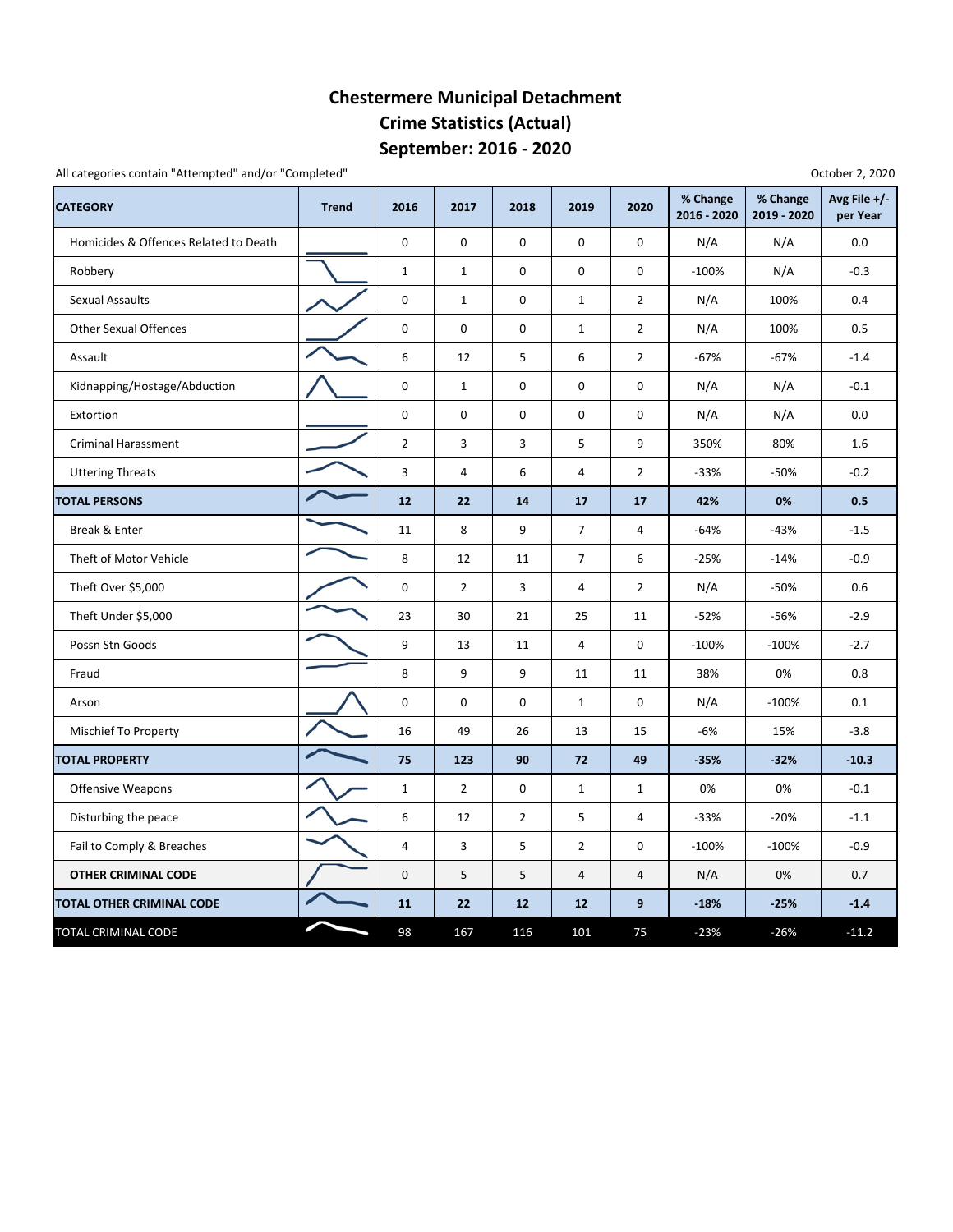#### **September: 2016 ‐ 2020 Chestermere Municipal Detachment Crime Statistics (Actual)**

All categories contain "Attempted" and/or "Completed" **All categories** contain "Attempted" and/or "Completed" **October 2**, 2020

| <b>CATEGORY</b>                        | <b>Trend</b> | 2016           | 2017           | 2018           | 2019           | 2020           | % Change<br>2016 - 2020 | % Change<br>2019 - 2020 | Avg File +/-<br>per Year |
|----------------------------------------|--------------|----------------|----------------|----------------|----------------|----------------|-------------------------|-------------------------|--------------------------|
| Drug Enforcement - Production          |              | $\mathbf{1}$   | 0              | 0              | 0              | 0              | $-100%$                 | N/A                     | $-0.2$                   |
| Drug Enforcement - Possession          |              | 8              | 8              | $\overline{4}$ | $\mathbf{1}$   | 0              | $-100%$                 | $-100%$                 | $-2.3$                   |
| Drug Enforcement - Trafficking         |              | $\mathbf{1}$   | 3              | $\mathbf{1}$   | 0              | 0              | $-100%$                 | N/A                     | $-0.5$                   |
| Drug Enforcement - Other               |              | 0              | 0              | $\pmb{0}$      | 0              | 0              | N/A                     | N/A                     | 0.0                      |
| <b>Total Drugs</b>                     |              | 10             | 11             | 5              | $\mathbf{1}$   | $\bf{0}$       | $-100%$                 | $-100%$                 | $-3.0$                   |
| Cannabis Enforcement                   |              | 0              | 0              | $\pmb{0}$      | 0              | 0              | N/A                     | N/A                     | 0.0                      |
| Federal - General                      |              | 0              | 5              | 0              | $\mathbf{1}$   | 0              | N/A                     | $-100%$                 | $-0.4$                   |
| <b>TOTAL FEDERAL</b>                   |              | 10             | 16             | 5              | $\overline{2}$ | $\bf{0}$       | $-100%$                 | $-100%$                 | $-3.4$                   |
| Liquor Act                             |              | 9              | 5              | 3              | $\mathbf{1}$   | $\overline{2}$ | -78%                    | 100%                    | $-1.8$                   |
| Cannabis Act                           |              | 0              | 0              | 0              | $\mathbf{1}$   | 0              | N/A                     | $-100%$                 | 0.1                      |
| Mental Health Act                      |              | 9              | 8              | 7              | 8              | 9              | 0%                      | 13%                     | 0.0                      |
| <b>Other Provincial Stats</b>          |              | $\overline{7}$ | 15             | 4              | 8              | 12             | 71%                     | 50%                     | 0.3                      |
| <b>Total Provincial Stats</b>          |              | 25             | 28             | 14             | 18             | 23             | $-8%$                   | 28%                     | $-1.4$                   |
| Municipal By-laws Traffic              |              | $\overline{2}$ | 0              | $\mathbf{1}$   | 0              | 5              | 150%                    | N/A                     | 0.6                      |
| Municipal By-laws                      |              | 35             | 44             | 27             | 19             | 22             | $-37%$                  | 16%                     | $-5.1$                   |
| <b>Total Municipal</b>                 |              | 37             | 44             | 28             | 19             | 27             | $-27%$                  | 42%                     | $-4.5$                   |
| Fatals                                 |              | 0              | 0              | 0              | $\mathbf{1}$   | 0              | N/A                     | $-100%$                 | 0.1                      |
| Injury MVC                             |              | 4              | 1              | 0              | $\mathbf{1}$   | 0              | $-100%$                 | $-100%$                 | $-0.8$                   |
| Property Damage MVC (Reportable)       |              | 17             | 21             | 16             | 14             | 14             | $-18%$                  | 0%                      | $-1.3$                   |
| Property Damage MVC (Non Reportable)   |              | $\overline{2}$ | 3              | $\overline{2}$ | 5              | $\mathbf{1}$   | -50%                    | -80%                    | 0.0                      |
| <b>TOTAL MVC</b>                       |              | 23             | 25             | 18             | 21             | 15             | $-35%$                  | $-29%$                  | $-2.0$                   |
| <b>Provincial Traffic</b>              |              | 98             | 170            | 514            | 611            | 470            | 380%                    | $-23%$                  | 118.5                    |
| <b>Other Traffic</b>                   |              | 2              | 4              | $\bf{0}$       | 8              | 2              | 0%                      | $-75%$                  | 0.4                      |
| <b>Criminal Code Traffic</b>           |              | 9              | $\overline{7}$ | 8              | 10             | 4              | $-56%$                  | $-60%$                  | $-0.7$                   |
| <b>Common Police Activities</b>        |              |                |                |                |                |                |                         |                         |                          |
| <b>False Alarms</b>                    |              | 36             | 38             | 14             | 11             | 6              | $-83%$                  | $-45%$                  | $-8.7$                   |
| False/Abandoned 911 Call and 911 Act   |              | 5              | $\overline{2}$ | $\mathbf{2}$   | $\mathbf{1}$   | 3              | -40%                    | 200%                    | $-0.5$                   |
| Suspicious Person/Vehicle/Property     |              | 21             | 24             | 21             | 31             | 19             | $-10%$                  | $-39%$                  | 0.3                      |
| <b>Persons Reported Missing</b>        |              | 5              | $\mathbf{1}$   | $\mathbf{3}$   | 4              | $\mathbf{2}$   | -60%                    | -50%                    | $-0.3$                   |
| Search Warrants                        |              | $\mathbf{1}$   | $\mathbf 0$    | $\bf{0}$       | $\mathbf 0$    | 0              | $-100%$                 | N/A                     | $-0.2$                   |
| Spousal Abuse - Survey Code (Reported) |              | 10             | 15             | 20             | 17             | 14             | 40%                     | $-18%$                  | 1.0                      |
| Form 10 (MHA) (Reported)               |              | $\mathbf 0$    | $\mathbf 0$    | $\mathbf 0$    | $\mathbf 0$    | 6              | N/A                     | N/A                     | $1.2$                    |